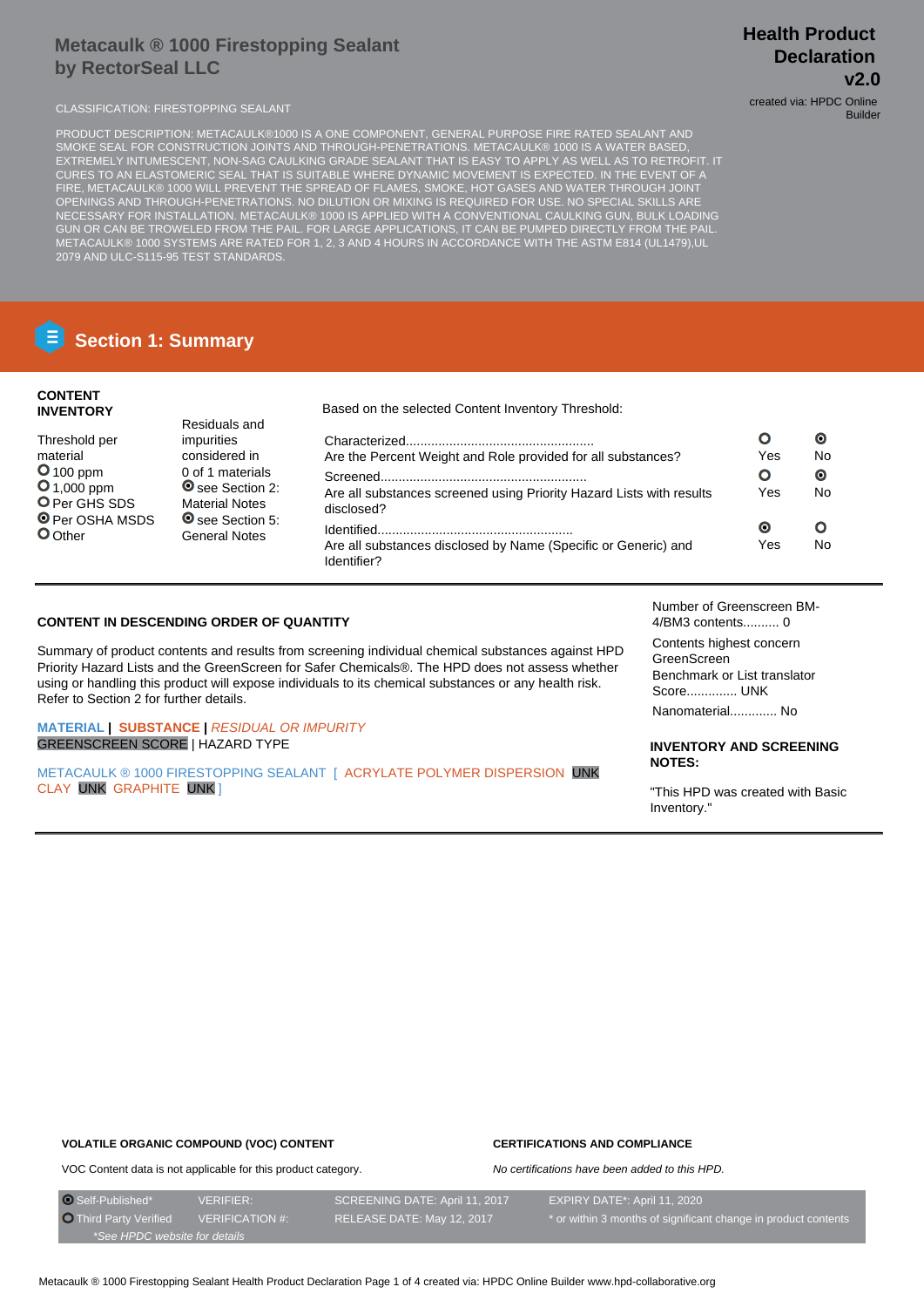This section lists materials in a product and the substances in each material based on the Inventory Threshold for each material. If residuals or impurities from the manufacturing or extraction processes are considered for a material, these are inventoried and characterized to the extent described in the Material and/or General Notes. Chemical substances are screened against the HPD Priority Hazard Lists for human and environmental health impacts. Screening is based on best available information; "Not Found" does not necessarily mean there is no potential hazard associated with the product or its contents. More information about Priority Hazard Lists and the GreenScreen can be found online: www.hpd-collaborative.org and www.greenscreenchemicals.org.

| METACAULK ® 1000 FIRESTOPPING SEALANT %: 0.0000<br><b>HPD URL:</b><br>Inventory Threshold: Per OSHA MSDS<br>Residuals Considered: No<br>Material Notes: |                                         |          |                                         |       |  |  |  |
|---------------------------------------------------------------------------------------------------------------------------------------------------------|-----------------------------------------|----------|-----------------------------------------|-------|--|--|--|
| <b>ACRYLATE POLYMER DISPERSION</b>                                                                                                                      |                                         | ID:      |                                         |       |  |  |  |
| %: 40.0000 - 80.0000                                                                                                                                    | GS: UNK                                 | RC: None | NANO: NO                                | ROLE: |  |  |  |
| <b>HAZARDS:</b>                                                                                                                                         | <b>AGENCY(IES) WITH WARNINGS:</b>       |          |                                         |       |  |  |  |
| None Found                                                                                                                                              | No warnings found on HPD Priority lists |          |                                         |       |  |  |  |
| <b>SUBSTANCE NOTES:</b>                                                                                                                                 |                                         |          |                                         |       |  |  |  |
| <b>CLAY</b>                                                                                                                                             |                                         |          | ID:                                     |       |  |  |  |
| %: 10.0000 - 40.0000                                                                                                                                    | <b>GS: UNK</b>                          | RC: None | NANO: NO                                | ROLE: |  |  |  |
| <b>HAZARDS:</b>                                                                                                                                         | <b>AGENCY(IES) WITH WARNINGS:</b>       |          |                                         |       |  |  |  |
| None Found                                                                                                                                              | No warnings found on HPD Priority lists |          |                                         |       |  |  |  |
| <b>SUBSTANCE NOTES:</b>                                                                                                                                 |                                         |          |                                         |       |  |  |  |
| <b>GRAPHITE</b>                                                                                                                                         |                                         |          | ID:                                     |       |  |  |  |
| %: 1.0000 - 10.0000                                                                                                                                     | <b>GS: UNK</b>                          | RC: None | NANO: NO                                | ROLE: |  |  |  |
| <b>HAZARDS:</b>                                                                                                                                         |                                         |          | <b>AGENCY(IES) WITH WARNINGS:</b>       |       |  |  |  |
| None Found                                                                                                                                              |                                         |          | No warnings found on HPD Priority lists |       |  |  |  |
| <b>SUBSTANCE NOTES:</b>                                                                                                                                 |                                         |          |                                         |       |  |  |  |

#### 0  **Section 3: Certifications and Compliance**

This section lists applicable certification and standards compliance information for VOC emissions and VOC content. Other types of health or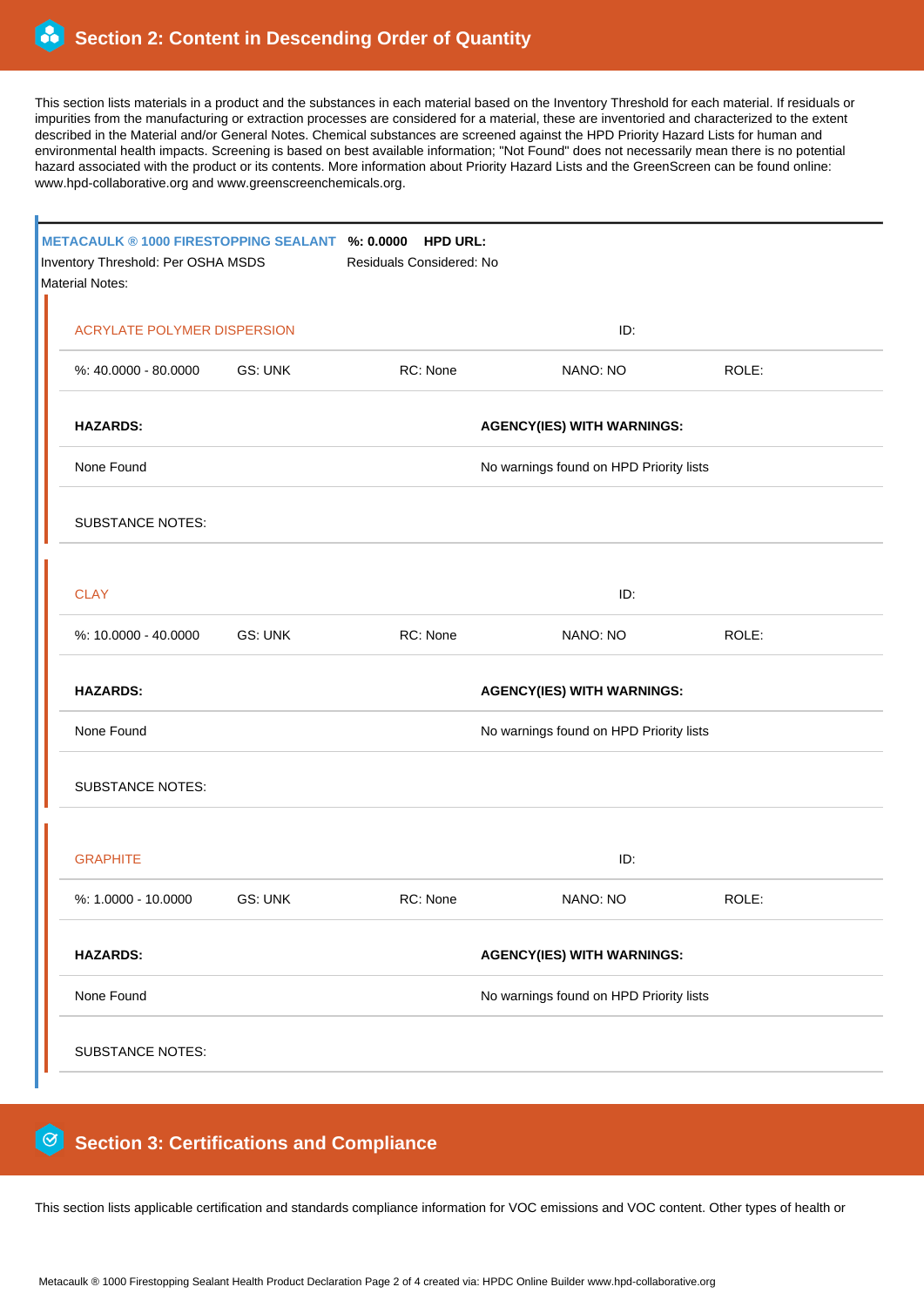environmental performance testing or certifications completed for the product may be provided.

# **Section 4: Accessories**

This section lists related products or materials that the manufacturer requires or recommends for installation (such as adhesives or fasteners), maintenance, cleaning, or operations. For information relating to the contents of these related products, refer to their applicable Health Product Declarations, if available.

**B Section 5: General Notes**